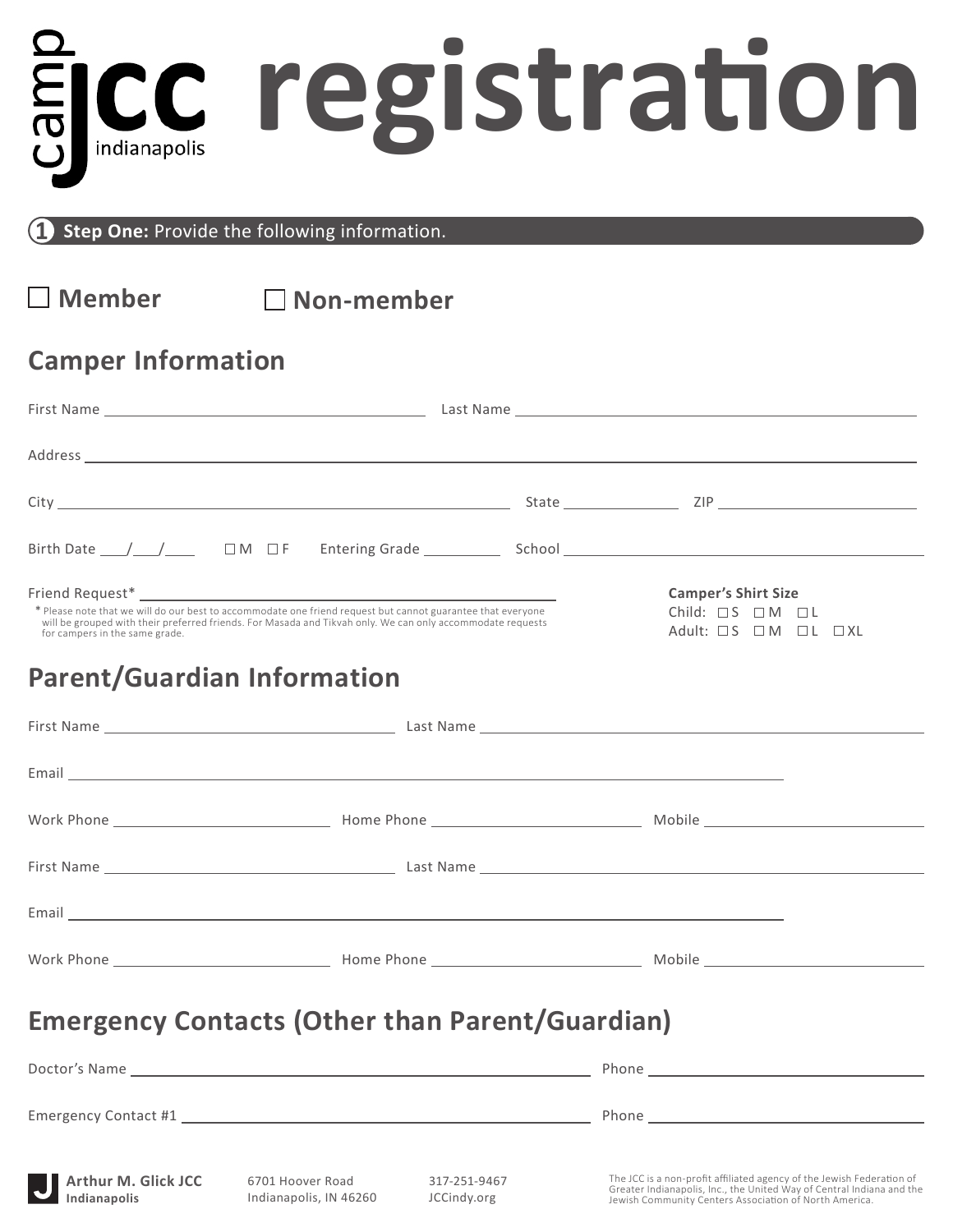**2 Step Two:** Mark your camp selections clearly.

# **Pre-camp for Grades K–5**

Childcare throughout the week before camp officially starts from 7 am–6 pm.

|                   | Tue            | Wed            | Thu            | Fri           |
|-------------------|----------------|----------------|----------------|---------------|
|                   | May 28         | May 29         | May 30         | <b>May 31</b> |
| <b>School Age</b> | $\Box$ \$65 M  | $\Box$ \$65 M  | $\Box$ \$65 M  | $\Box$ \$65 M |
| Gr $K-5$ • $M/NM$ | $\square$ \$85 | $\square$ \$85 | $\square$ \$85 | $\Box$ \$85   |

# **Post-camp for Grades K–5**

Childcare throughout the two weeks after camp ends from 7 am–6 pm.

| <b>Week One</b>   | Mon              | <b>Tue</b>       | Wed            | Thu              | Fri            |
|-------------------|------------------|------------------|----------------|------------------|----------------|
|                   | July 29          | July 30          | July 31        | Aug 1            | Aug 2          |
| <b>School Age</b> | $\square$ \$65 M | $\square$ \$65 M | $\Box$ \$65 M  | $\Box$ \$65 M    | □ \$65 M       |
| Gr K-5 · M/NM     | $\square$ \$85   | $\square$ \$85   | $\square$ \$85 | $\Box$ \$85      | $\square$ \$85 |
| <b>Week Two</b>   | Aug 5            | Aug 6            | Aug 7          | Aug 8            | Aug 9          |
| <b>School Age</b> | $\square$ \$65 M | $\square$ \$65 M | $\Box$ \$65 M  | $\square$ \$65 M | $\Box$ \$65 M  |
| Gr K-5 · M/NM     | $\square$ \$85   | $\square$ \$85   | $\square$ \$85 | $\Box$ \$85      | $\square$ \$85 |

# **Extended Care for Grades K–5**

Childcare during camp weeks before  $(7-9 \text{ am})$  and after  $(4-6 \text{ pm})$  the normal camp day  $(9 \text{ am}-4 \text{ pm})$ .

|                       | Week 1           | Week 2           | Week 3           | Week 4           | Week 5           | Week 6           | Week 7         | Week 8           |
|-----------------------|------------------|------------------|------------------|------------------|------------------|------------------|----------------|------------------|
|                       | June $3-7$       | June 10-14       | June 17-21       | June 24-28       | July $1-5$       | July 8-12        | July 15-19     | July 22-26       |
| <b>School Age</b>     | $\square$ \$60 M | $\square$ \$60 M | $\square$ \$60 M | $\square$ \$60 M | $\square$ \$60 M | $\square$ \$60 M | $\Box$ \$60 M  | $\square$ \$60 M |
| Gr K-5 $\bullet$ M/NM | $\square$ \$78   | □ \$78           | $\square$ \$78   | $\square$ \$78   | $\square$ \$78   | 口 \$78           | $\square$ \$78 | $\square$ \$78   |

# **Day Camps for Grades K–9**

Full of activities designed for fun that allow every camper to participate and develop on his/her own.

|                                      | Week 1<br>June $3-7$                 | Week 2<br>June 10-14                 | Week 3<br>June 17-21                                            | Week 4<br>June 24-28                               | Week 5<br>July $1-5$                 | Week 6<br>July 8-12                                           | Week 7<br>July 15-19                 | Week 8<br>July 22-26                                |
|--------------------------------------|--------------------------------------|--------------------------------------|-----------------------------------------------------------------|----------------------------------------------------|--------------------------------------|---------------------------------------------------------------|--------------------------------------|-----------------------------------------------------|
| <b>Masada</b><br>$K \cdot M/NM$      | $\square$ \$250 M<br>$\square$ \$325 | $\square$ \$250 M<br>$\square$ \$325 | $\square$ \$250 M<br>$\square$ \$325                            | (Lip Sync)<br>$\square$ \$250 M<br>$\square$ \$325 | $\square$ \$250 M<br>$\square$ \$325 | $\square$ \$250 M<br>$\square$ \$325                          | $\square$ \$250 M<br>$\square$ \$325 | (Yom Sport)<br>$\square$ \$250 M<br>$\square$ \$325 |
| <b>Masada</b><br>$Gr 1 \cdot M/NM$   | $\square$ \$250 M<br>$\Box$ \$325    | $\square$ \$250 M<br>$\square$ \$325 | $\square$ \$250 M<br>$\Box$ \$325                               | (Lip Sync)<br>$\square$ \$250 M<br>$\square$ \$325 | $\square$ \$250 M<br>$\Box$ \$325    | $\square$ \$250 M<br>$\square$ \$325                          | $\square$ \$250 M<br>$\Box$ \$325    | (Yom Sport)<br>$\square$ \$250 M<br>$\square$ \$325 |
| <b>Tikvah</b><br>$Gr 2 \cdot M/NM$   | $\square$ \$250 M<br>$\Box$ \$325    | $\square$ \$250 M<br>$\square$ \$325 | $\square$ \$250 M<br>$\square$ \$325                            | (Lip Sync)<br>$\square$ \$250 M<br>$\square$ \$325 | $\square$ \$250 M<br>$\square$ \$325 | $\square$ \$250 M<br>$\square$ \$325                          | $\square$ \$250 M<br>$\Box$ \$325    | (Yom Sport)<br>$\square$ \$250 M<br>$\square$ \$325 |
| <b>Tikvah</b><br>$Gr 3 \cdot M/NM$   | □ \$250 M<br>$\square$ \$325         | $\square$ \$250 M<br>$\square$ \$325 | $\square$ \$250 M<br>$\square$ \$325                            | (Lip Sync)<br>$\square$ \$250 M<br>$\square$ \$325 | $\square$ \$250 M<br>$\square$ \$325 | $\square$ \$250 M<br>$\square$ \$325                          | $\square$ \$250 M<br>$\square$ \$325 | (Yom Sport)<br>$\square$ \$250 M<br>$\square$ \$325 |
| <b>Tikvah</b><br>Gr $4-5 \cdot M/NM$ | □ \$250 M<br>$\Box$ \$325            | $\square$ \$250 M<br>$\square$ \$325 | $\square$ \$400 M<br>$\square$ \$520<br>(4-day trip) Livingston | (Lip Sync)<br>$\square$ \$250 M<br>$\square$ \$325 | $\square$ \$250 M<br>$\square$ \$325 | $\square$ \$425 M<br>$\Box$ \$550<br>(4-day trip) Camp Chi    | $\square$ \$250 M<br>$\Box$ \$325    | (Yom Sport)<br>$\square$ \$250 M<br>$\square$ \$325 |
| Gesher<br>Gr $6-7 \cdot M/NM$        | $\square$ \$275 M<br>$\square$ \$360 | $\square$ \$275 M<br>$\square$ \$360 | $\square$ \$400 M<br>$\Box$ \$520<br>(4 days of trips)          | (Lip Sync)<br>$\Box$ \$275 M<br>$\square$ \$360    | $\square$ \$275 M<br>$\square$ \$360 | $\square$ \$500 M<br>$\square$ \$650<br>(4-day trip) Camp Chi | $\square$ \$275 M<br>$\square$ \$360 | (Yom Sport)<br>$\square$ \$275 M<br>$\square$ \$360 |
| <b>Kesher</b><br>Gr $8-9 \cdot M/NM$ | $\square$ \$275 M<br>$\square$ \$360 | $\square$ \$275 M<br>$\square$ \$360 | $\square$ \$400 M<br>$\square$ \$520<br>(4 days of trips)       | (Lip Sync)<br>$\square$ \$275 M<br>$\square$ \$360 | $\square$ \$275 M<br>$\square$ \$360 | $\square$ \$500 M<br>$\square$ \$650<br>(4-day trip) Camp Chi | $\square$ \$275 M<br>$\square$ \$360 | (Yom Sport)<br>$\square$ \$275 M<br>$\square$ \$360 |



## **Contact information! Day & Specialty Camps** 317-715-9247 | camp@JCCindy.org **Sports Camps**

**Questions?** 

317-715-9250 | sports@JCCindy.org

**Tennis Camps** 317-715-9244 | kshippy@JCCindy.org

### **M=Special Member Pricing**

*Childcare before and after the camp day*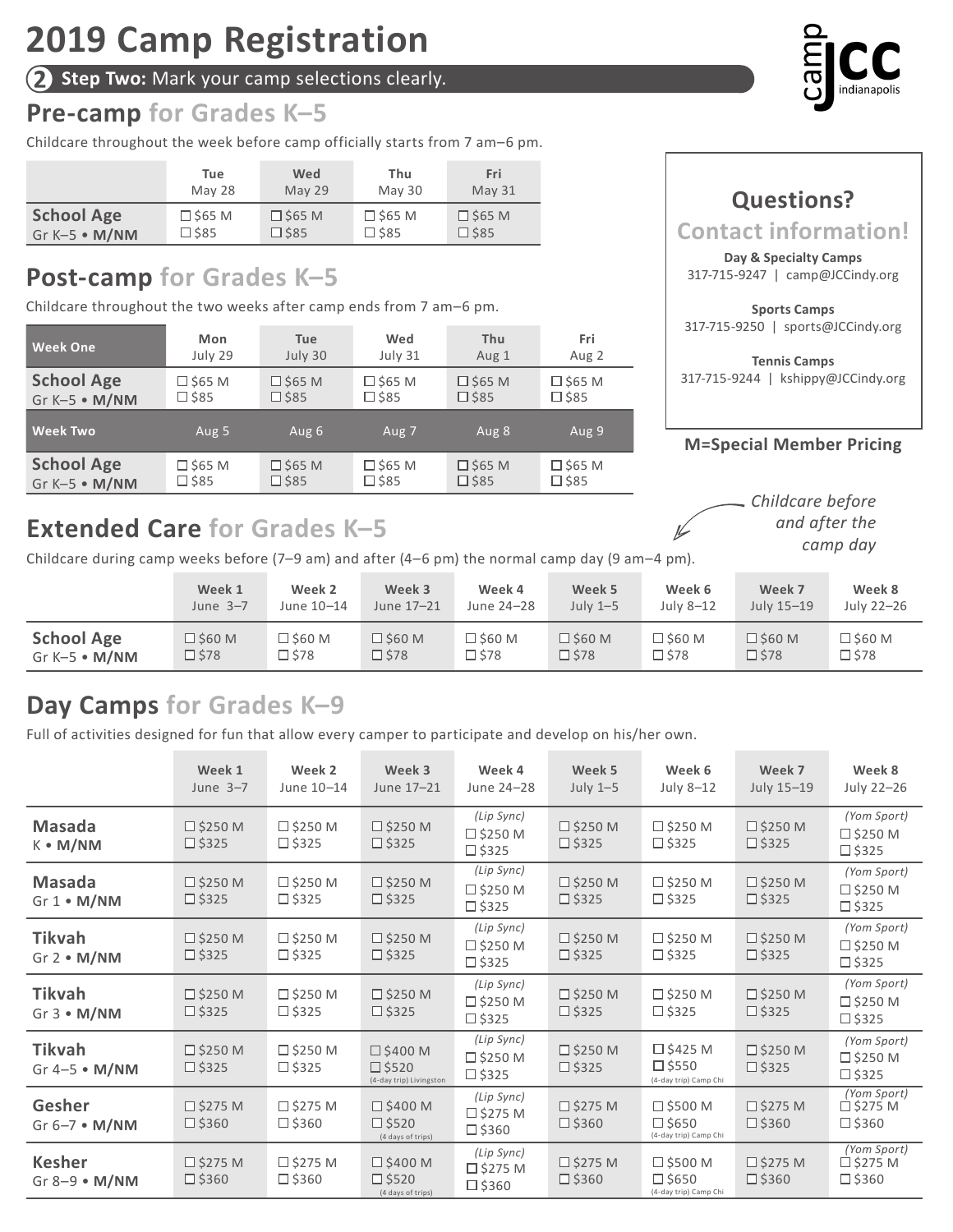# **Specialty Camps for Grades K–9**

Campers receive personal attention from experienced instructors, who focus on skill development, teamwork, creativity and fun!

|                                  | Week 1<br>June $3-7$ | Week 2<br>June 10-14                            | Week 3<br>June 17-21                        | Week 4<br>June 24-28                                          | Week 5<br>July $1-5$ | Week 6<br>July 8-12                            | Week 7<br>July 15-19                                | Week 8<br>July 23-26 |
|----------------------------------|----------------------|-------------------------------------------------|---------------------------------------------|---------------------------------------------------------------|----------------------|------------------------------------------------|-----------------------------------------------------|----------------------|
| <b>Bricks 4 Kidz</b><br>$Gr K-1$ |                      | $\Box$ \$275 M<br>$\Box$ \$355<br>Mad Scientist | $\square$ \$275 M<br>$\Box$ \$355<br>Galaxy |                                                               |                      |                                                | $\square$ \$275 M<br>$\Box$ \$355<br>Ticket to Ride |                      |
| <b>Bricks 4 Kidz</b><br>Gr $2-5$ |                      | $\Box$ \$275 M<br>$\Box$ \$355<br>Mad Scientist | $\square$ \$275 M<br>$\Box$ \$355<br>Galaxy |                                                               |                      |                                                | $\Box$ \$275 M<br>$\Box$ \$355<br>Ticket to Ride    |                      |
| <b>Drobots</b><br>$Gr 3-5$       |                      |                                                 |                                             | $\square$ \$400 M<br>$\Box$ \$520<br>Obstacle<br>Challenge    |                      | $\square$ \$400 M<br>$\square$ \$520<br>Rescue |                                                     |                      |
| <b>Drobots</b><br>$Gr 6-8$       |                      |                                                 |                                             | $\square$ \$400 M<br>$\square$ \$520<br>Obstacle<br>Challenge |                      | $\square$ \$400 M<br>$\square$ \$520<br>Rescue |                                                     |                      |

**NOTE FOR CAMP CHI:** To register for any Camp Chi Combo camp requires a minimum of two weeks of traditional JCC Day Camps.

| Camp Chi (4 wk)<br>Gr 4-10   |  | $\Box$ \$4405 M • Jun 16-Jul 12                                                  |                                 |  |  |
|------------------------------|--|----------------------------------------------------------------------------------|---------------------------------|--|--|
| Camp Chi (3 wk)<br>$Gr 4-10$ |  | $\Box$ \$3395 M • Jun 16-Jul 5<br>with options to extend to 4 <sup>th</sup> week |                                 |  |  |
| Camp Chi (2 wk)<br>Gr $3-7$  |  |                                                                                  | $\Box$ \$2065 M • Jun 28-Jul 12 |  |  |

# **Sports Camps for Grades K–9**

Campers receive personal attention from experienced instructors, who focus on skill development, teamwork, creativity and fun!

|                                       | Week 1<br>June $3-7$                 | Week 2<br>June 10-14                 | Week 3<br>June 17-21                 | Week 4<br>June 24-28 | Week 5<br>July $1-5$ | Week 6<br>July 8-12                  | Week 7<br>July 15-19                 | Week 8<br>July 22-26                                             |
|---------------------------------------|--------------------------------------|--------------------------------------|--------------------------------------|----------------------|----------------------|--------------------------------------|--------------------------------------|------------------------------------------------------------------|
| Equestrian<br>$Gr 3-8$                |                                      |                                      | $\square$ \$370 M<br>$\square$ \$480 |                      |                      |                                      | $\square$ \$370 M<br>$\square$ \$480 |                                                                  |
| <b>Junior Golf</b><br>$Gr 3-8$        | $\square$ \$350 M<br>$\square$ \$455 |                                      |                                      |                      |                      | $\square$ \$350 M<br>$\square$ \$455 |                                      |                                                                  |
| <b>Gymnastics</b><br>NEW!<br>$Gr 3-8$ |                                      | $\square$ \$200 M<br>$\square$ \$260 |                                      |                      |                      |                                      |                                      |                                                                  |
| Jr. Pacers<br>Ages 6-15               |                                      | $\square$ \$230 M<br>$\square$ \$230 |                                      |                      |                      |                                      |                                      |                                                                  |
| Indy 11 Soccer<br>NEW!<br>$Gr 3-8$    |                                      |                                      |                                      |                      |                      |                                      | $\square$ \$230 M<br>$\square$ \$230 |                                                                  |
| <b>Tennis</b><br>$Gr 1-8$             | $\square$ \$305 M<br>$\square$ \$395 | $\square$ \$305 M<br>$\square$ \$395 | $\square$ \$305 M<br>$\square$ \$395 |                      |                      | $\square$ \$305 M<br>$\square$ \$395 | $\square$ \$305 M<br>$\square$ \$395 | $\square$ \$305 M<br>$\square$ \$395<br>Avail Jul 29/Aug 2, too! |
| Volleyball<br>EW!<br>$Gr 1-4$         |                                      |                                      |                                      |                      |                      | $\square$ \$185 M<br>$\square$ \$240 |                                      |                                                                  |